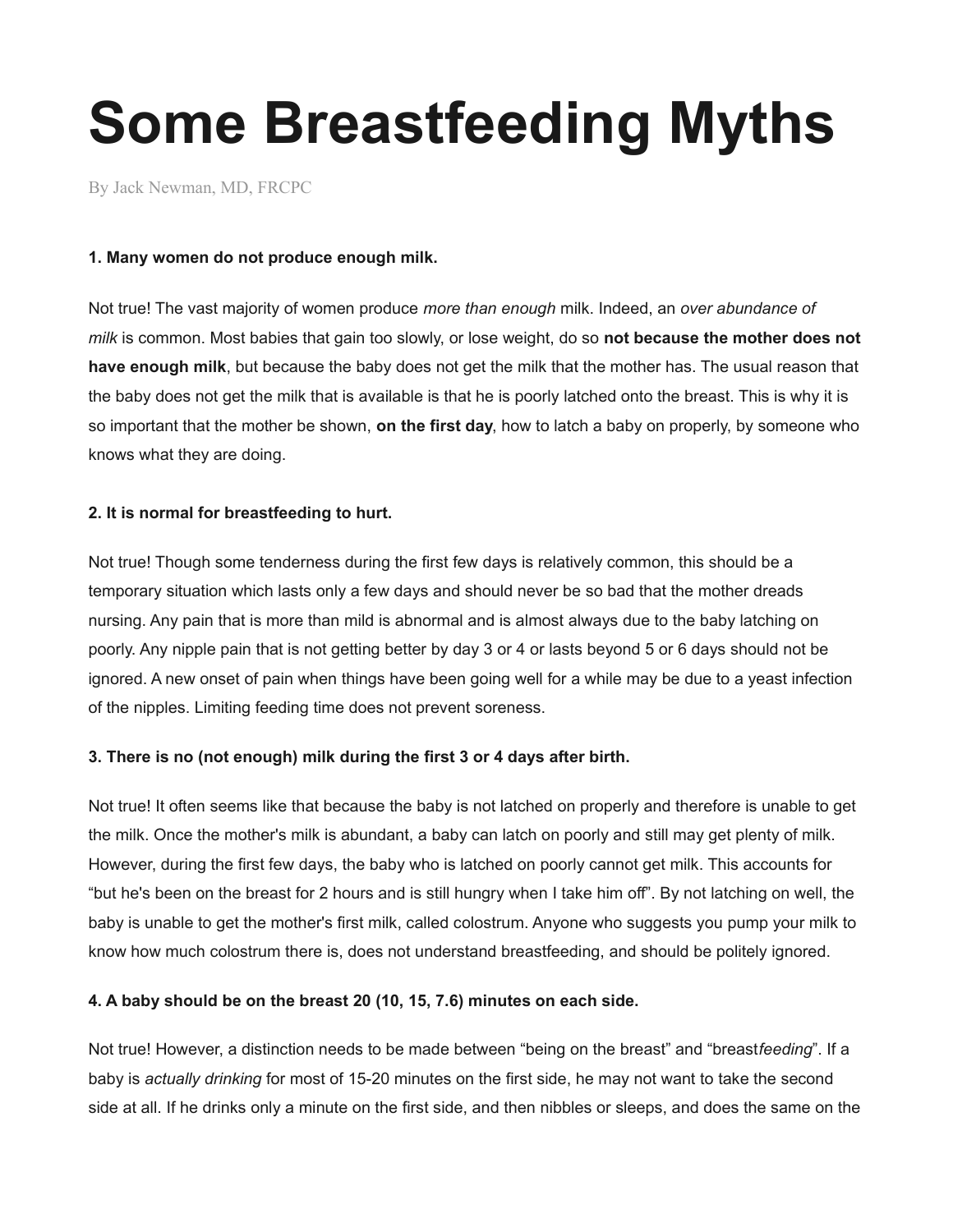other, no amount of time will be enough. The baby will breastfeed better and longer *if he is latched on properly*. He can also be helped to breastfeed longer if the mother compresses the breast to keep the flow of milk going, once he no longer swallows on his own. Thus it is obvious that the rule of thumb that "the baby gets 90% of the milk in the breast in the first 10 minutes" is equally hopelessly wrong.

#### **5. A breastfeeding baby needs extra water in hot weather.**

Not true! Breast milk contains all the water a baby needs.

## **6. Breastfeeding babies need extra vitamin D.**

Not true! Except in extraordinary circumstances (for example, if the mother herself was vitamin D deficient during the pregnancy). The baby stores vitamin D during the pregnancy, and a little outside exposure, on a regular basis, gives the baby all the vitamin D he needs.

# **7. A mother should wash her nipples each time before feeding the baby.**

Not true! Formula feeding requires careful attention to cleanliness because formula not only does not protect the baby against infection, but also is actually a good breeding ground for bacteria and can also be easily contaminated. On the other hand, breast milk protects the baby against infection. Washing nipples before each feeding makes breastfeeding unnecessarily complicated and washes away protective oils from the nipple.

# **8. Pumping is a good way of knowing how much milk the mother has.**

Not true! How much milk can be pumped depends on many factors, including the mother's stress level. The baby *who nurses well* can get much more milk than his mother can pump. Pumping only tells you have much you can pump.

#### **9. Breast milk does not contain enough iron for the baby's needs.**

Not true! Breast milk contains just enough iron for the baby's needs. If the baby is full term he will get enough iron from breast milk to last him at least the first 6 months. Formulas contain *too much* iron, but this quantity may be necessary *to ensure the baby absorbs enough* to prevent iron deficiency. The iron in formula is *poorly* absorbed, and most of it, the baby poops out. Generally, there is no need to add other foods to breast milk before about 6 months of age.

#### **10. It is easier to bottle feed than to breastfeed.**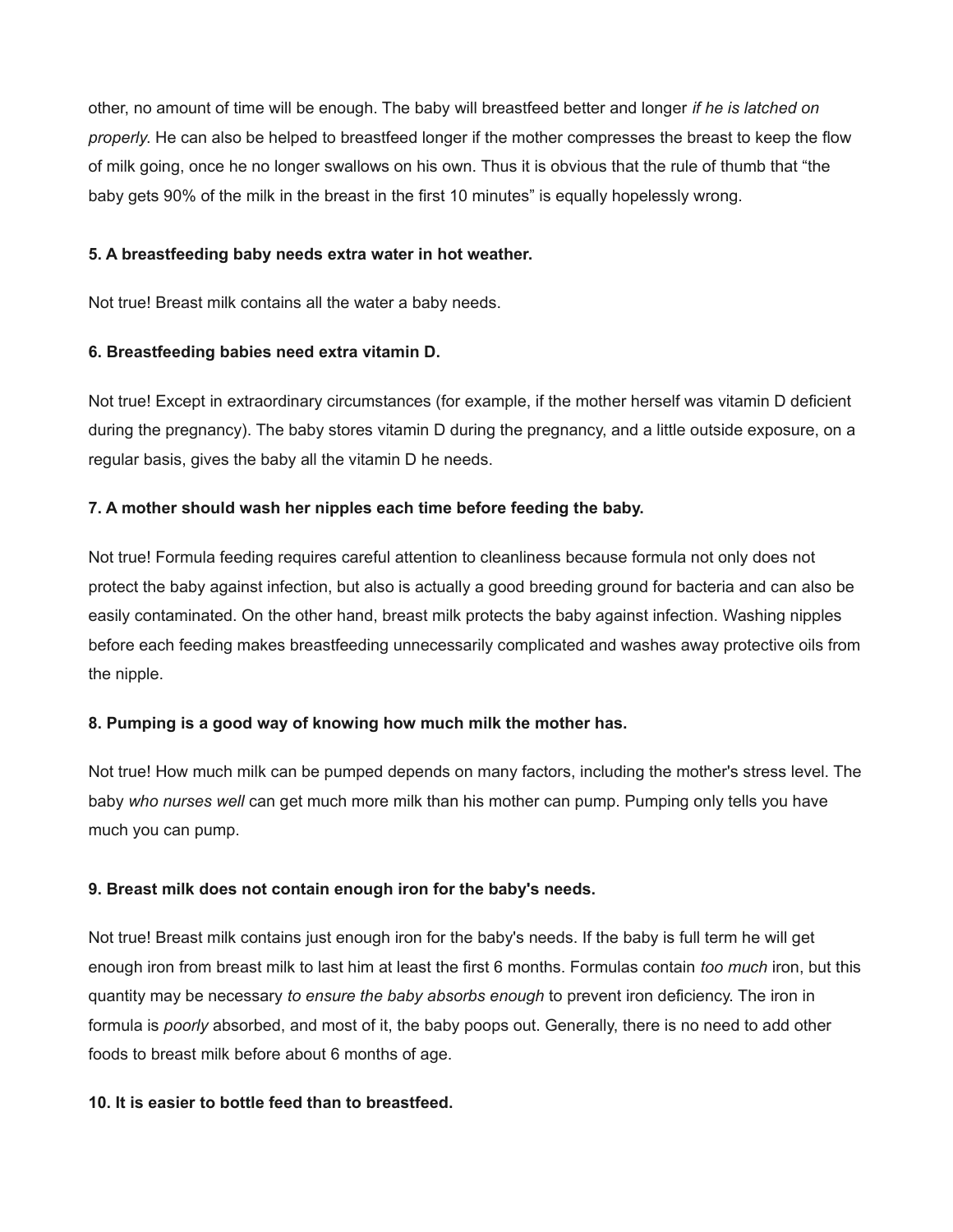Not true! Or, this *should* not be true. However, breastfeeding is made difficult because women often do not receive the help they should to get started properly. A poor start can indeed make breastfeeding difficult. But a poor start can also be overcome. Breastfeeding is often more difficult at first, due to a poor start, but usually becomes easier later.

#### **11. Breastfeeding ties the mother down.**

Not true! But it depends how you look at it. A baby can be nursed anywhere, anytime, and thus breastfeeding is *liberating* for the mother. No need to drag around bottles or formula. No need to worry about where to warm up the milk. No need to worry about sterility. No need to worry about how your baby is, because he is with you.

#### **12. There is no way to know how much breast milk the baby is getting.**

Not true! There is no easy way to *measure* how much the baby is getting, but this does not mean that you cannot know if the baby is getting enough. The best way to know is that the baby actually drinks at the breast for several minutes at each feeding (open;*pause;*close type of suck). Other ways also help show that the baby is getting plenty.

#### **13. Modern formulas are almost the same as breast milk.**

Not true! The same claim was made in 1900 and before. Modern formulas are only superficially similar to breast milk. Every correction of a *deficiency* in formulas is advertised as an advance. Fundamentally they are inexact copies based on outdated and *incomplete* knowledge of what breast milk is. Formulas contain no antibodies, no living cells, no enzymes, no hormones. They contain much more aluminum, manganese, cadmium and iron than breast milk. They contain significantly more protein than breast milk. The proteins and fats are fundamentally different from those in breast milk. Formulas do not vary from the beginning of the feed to the end of the feed, or from day 1 to day 7 to day 30, or from woman to woman, or from baby to baby... Your breast milk is made as required to suit *your* baby. Formulas are made to suit every baby, and thus *no* baby. Formulas succeed only at making babies grow well, usually, but there is more to breastfeeding than getting the baby to grow quickly.

#### **14. If the mother has an infection she should stop breastfeeding.**

Not true! With very, very few exceptions, the baby will be protected by the mother's continuing to breastfeed. By the time the mother has fever (or cough, vomiting, diarrhea, rash, etc) she has already given the baby the infection, since she has been infectious for several days before she even knew she was sick. The baby's best protection against getting the infection is for the mother to continue breastfeeding. If the